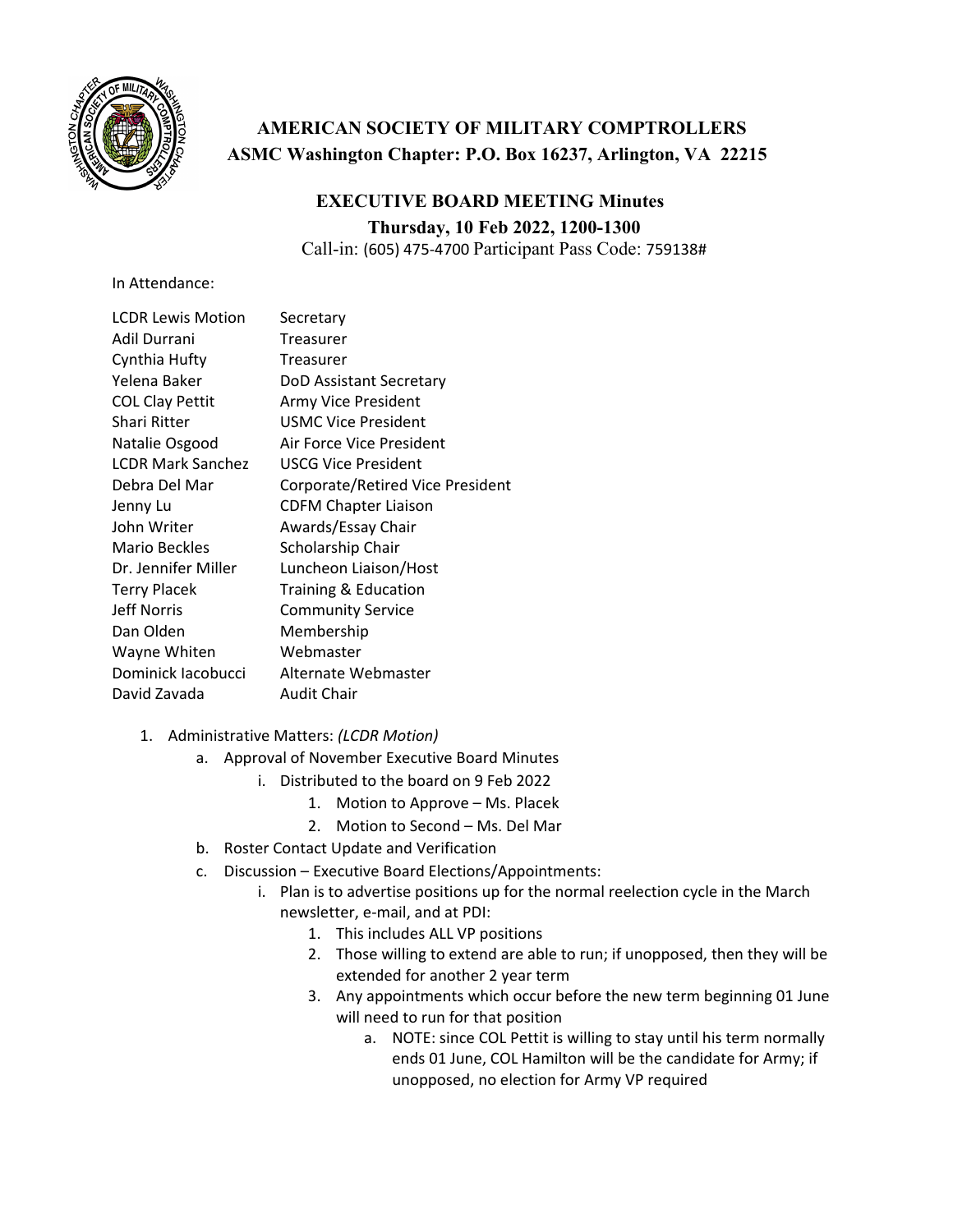- b. COL Pettit will discuss this with COL Hamilton, ensure the interest is still there (assumes so, as he was excited) given election instead of appointment
- ii. Voting will occur during the April meeting, via zoom (zoom chat "hand raise" feature is planned for use to count votes)
- iii. Any Secretary vacancies you appoint will not be up for reelection until 2023, as this is an off‐election year for the Secretary positions
- iv. Committee Chairs that desire to stay on will extend without need for election
- d. Quarterly Assessment: In‐Person, Hybrid, Virtual Member Luncheons
	- i. Continue virtual for this quarter
	- ii. Reassess hybrid/in person in next quarter
- e. Outstanding:
	- i. Upcoming Executive Board Officer cycle/elections
	- ii. Charitable Giving Sub‐Committee
- 2. Upcoming Events *(LCDR Motion)*
	- a. 17 Feb Air Force Major General James D. Peccia III
	- b. March EB scheduled for 03 March
	- c. NCR PDI 10 March
	- d. April Member meeting:
		- i. Mr. McCord potentially will be the speaker to discuss new DoD financial system
			- 1. This will be either for the April or May member meeting; April preferred
			- 2. Ms. Del Mar and COL Pettit to coordinate since Army is scheduled for April
- 3. Treasurer's Report *(Mr. Durrani/Ms. Hufty)*
	- a. Amex saga continues, but expecting the beginning of resolution next week with the AMEX customer representative team.
	- b. Draft Dashboard (*attached*)
		- i. Received Chapter Rebate of \$26,678 from ASMC HQ
		- ii. Holiday Social Expense: \$18,665.16 (Budgeted \$18.5k)
		- iii. Receiving Mini‐PDI Sponsorship checks and registration
- 4. Committee Updates
	- a. CDFM (Ms. Lu) 5 new CDFMs in January
	- b. Awards (Mr. Writer)
		- i. 5 awarded out of 19 submissions
			- 1. no nominees for Auditing or Acquisition categories
			- 2. USAF and USCG recipients of the 5 awards
		- ii. Board approved award expenses
	- c. Scholarship (Mr. Beckles)
		- i. Request scholarship opportunities announcement at the PDI
	- d. Luncheon NSTR
	- e. Training (LCDR Motion for Ms. Placek)
		- i. 24 Feb Mini Course Advanced Leadership Skills and Techniques (2.5 CPE)
		- ii. 21 Apr Mini Course Budgeting and Accounting: Making the Connection
		- iii. 23 June Mini Course Meeting Federal Requirements for Accountability